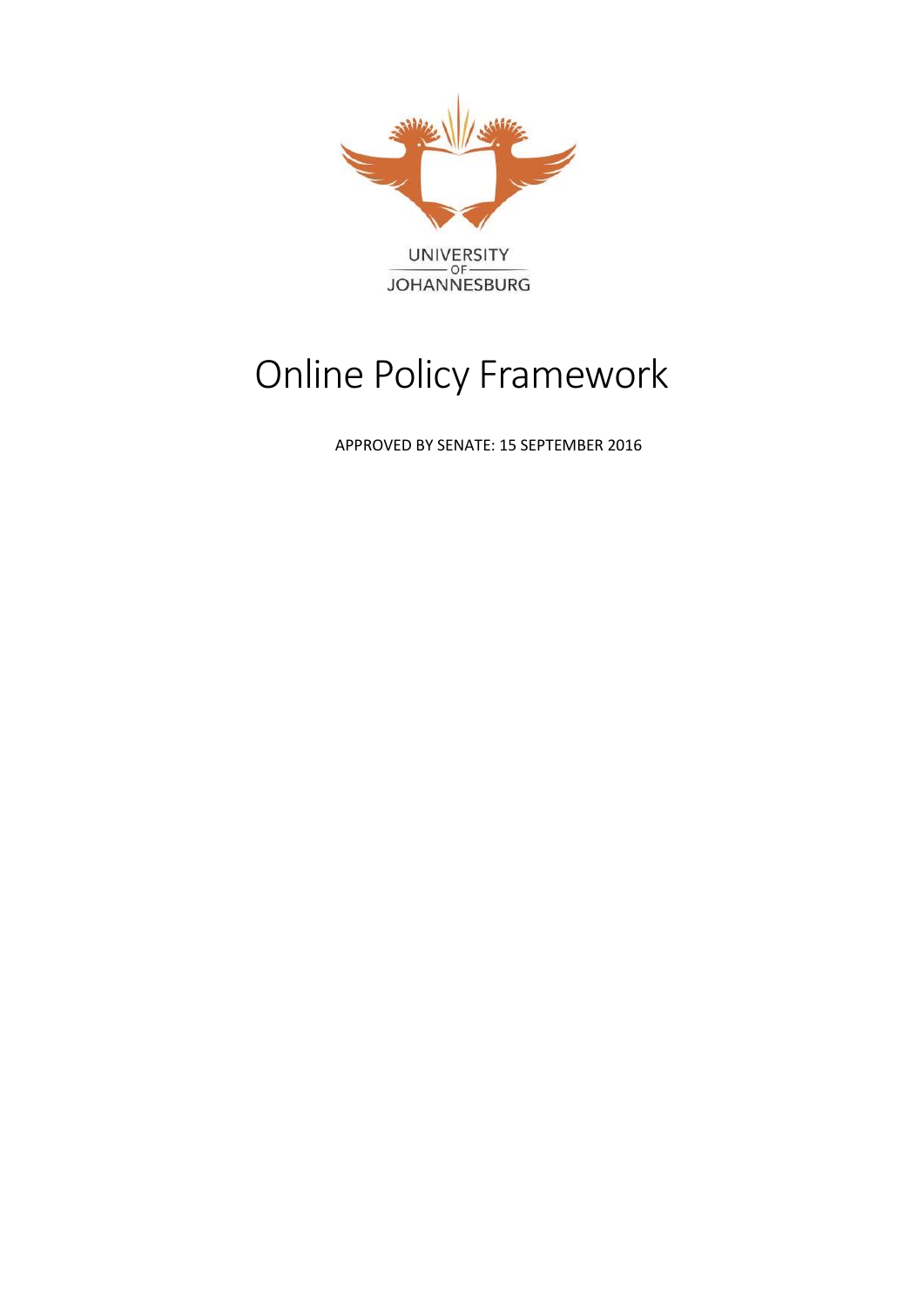#### **Contents**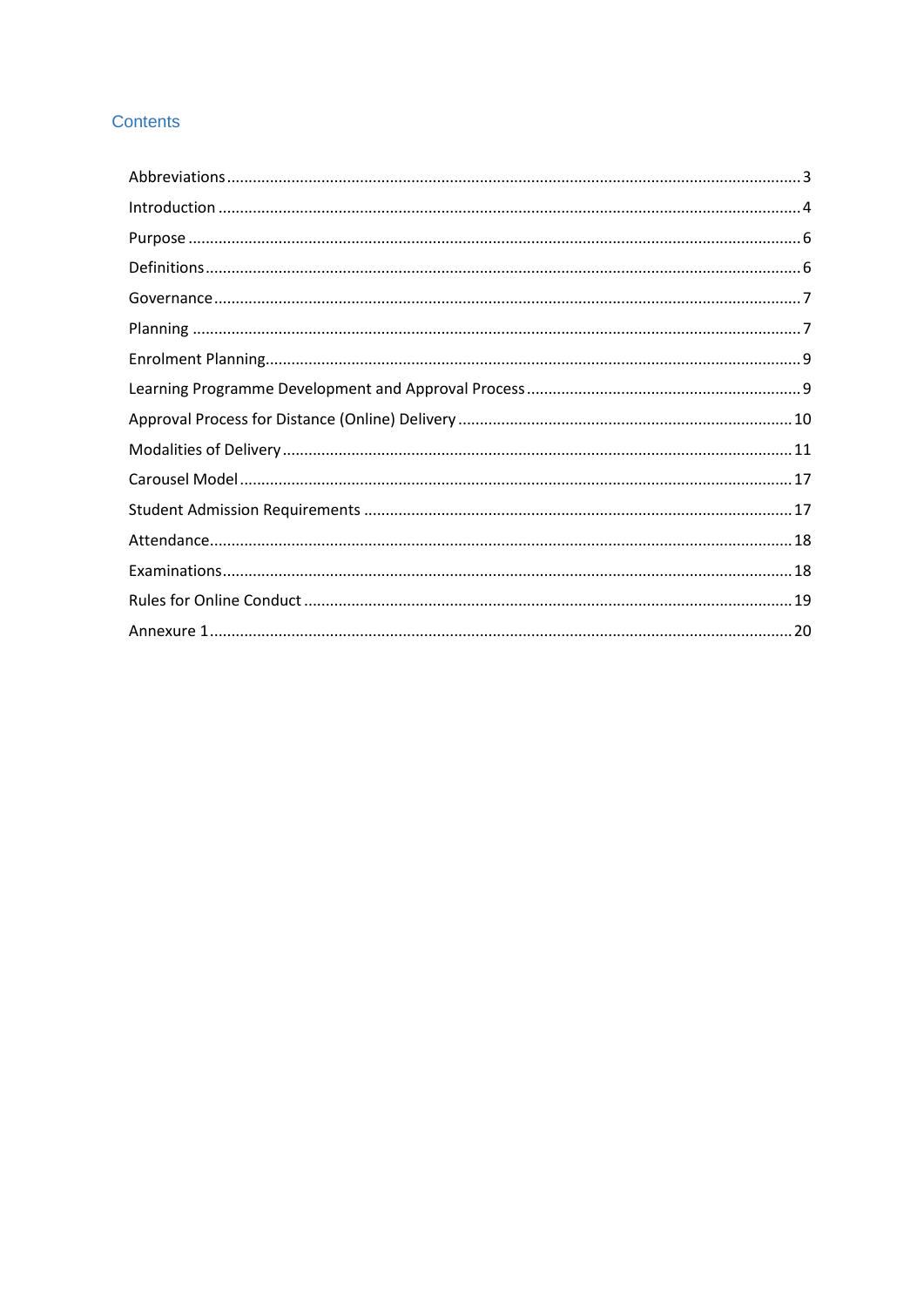#### <span id="page-2-0"></span>**Abbreviations**

- APU Academic Planning Unit
- CAT Centre for Academic Technologies
- CHE Council on Higher Education
- DE **–** Distance Education
- DHET Department of Higher Education and Training
- DIPEM Division for Institutional Planning Evaluation and Monitoring
- FPA Faculty Programme Advisor
- HEQC Higher Education Quality Committee
- LMS **–** Learning Management System
- MECO Management Executive Committee Operations
- PWG Programme Working Group
- SET Science, Engineering and Technology
- UJ University of Johannesburg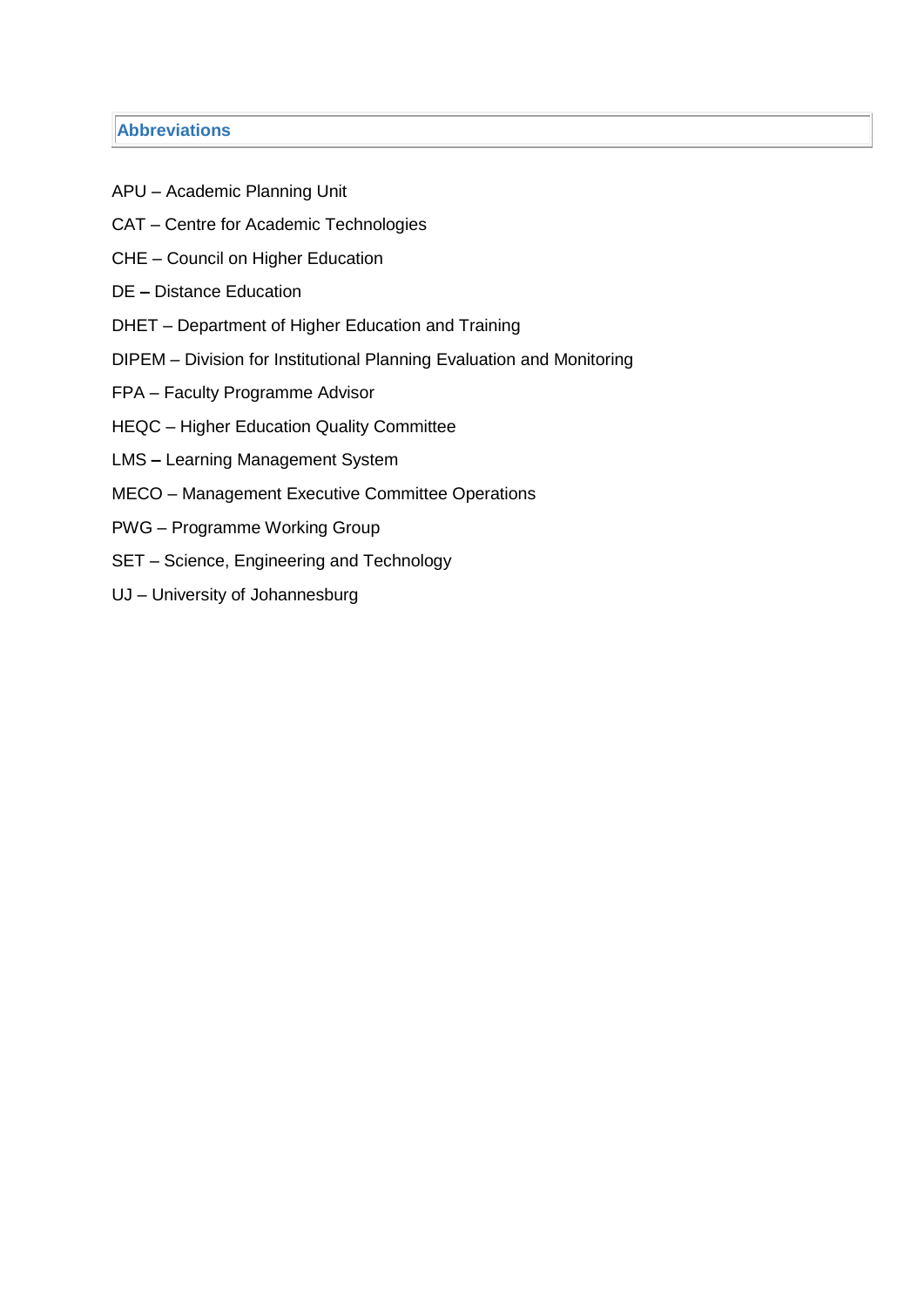#### <span id="page-3-0"></span>**Introduction**

The Department of Higher Education and Training (DHET) in South Africa published two important policies in the last two years that will have an impact on distance education. The *White Paper for Post-School Education and Training* (DHET, 2013) was published in November 2013 and the *Policy for the Provision of Distance Education in South Africa Universities in the Context of an Integrated Post-school system* (DHET, 2014) in July 2014.

The *Green Paper for Post-School Education and Training* (DHET, 2011) indicates that in the past decade, distance education (DE) accounted for nearly 40% of all public university enrolments. DHET targets for the sector includes the objective of increasing student enrolments from about 900 000 to 1.5 million by 2030 to meet the growing demand for higher education. There is an acknowledgement that the current infrastructure and capacity within the South African university sector is unable to contend with this need. The space for consideration of distance education as a mechanism to address national development priorities is an option.

The University of Johannesburg's (UJ) Strategic Objective 5 is germane to the decision to initiate the development of an online learning environment: "We aim to be a Pan-African centre of critical intellectual inquiry through extensive scholarship, participation in the knowledge networks of the continent". The motivation underpinning the option to use the online mode of delivery is to expand the offering of UJ qualifications to students from diverse backgrounds beyond provincial and national borders, thereby extending its reach and contributing to building a socially just, responsible and sustainable society.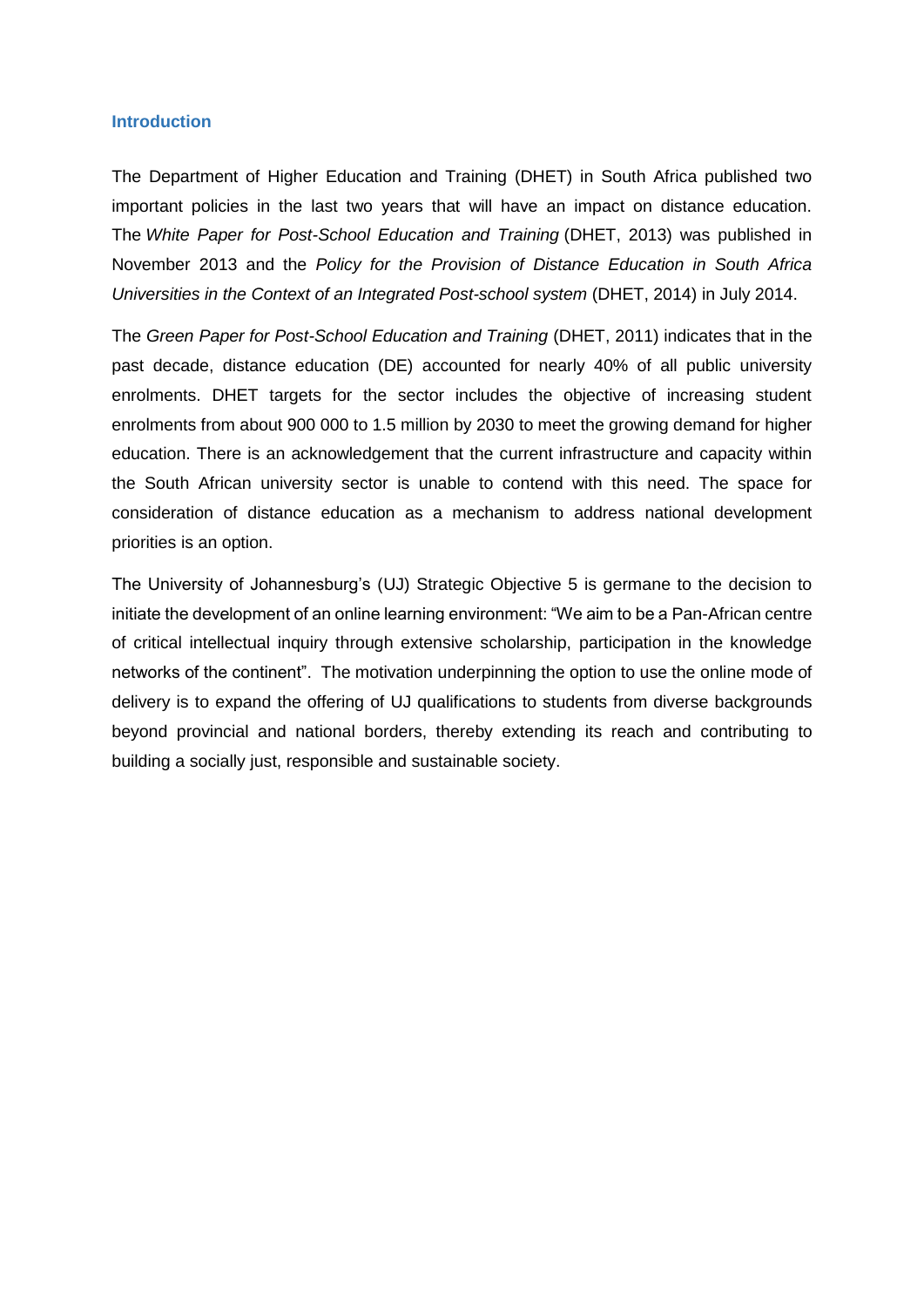| <b>University of Johannesburg</b>                                                                          | <b>Key concepts</b>                                                                                                                                                                                                                                                                                                                                                                                                                                                                                  |
|------------------------------------------------------------------------------------------------------------|------------------------------------------------------------------------------------------------------------------------------------------------------------------------------------------------------------------------------------------------------------------------------------------------------------------------------------------------------------------------------------------------------------------------------------------------------------------------------------------------------|
| <b>Vision</b>                                                                                              | The University wants to:                                                                                                                                                                                                                                                                                                                                                                                                                                                                             |
| "An international university of                                                                            | Have international appeal                                                                                                                                                                                                                                                                                                                                                                                                                                                                            |
| choice, anchored in Africa,<br>dynamically shaping the future."                                            | Be responsive to African needs                                                                                                                                                                                                                                                                                                                                                                                                                                                                       |
|                                                                                                            | Have influence that is relevant                                                                                                                                                                                                                                                                                                                                                                                                                                                                      |
| <b>Mission</b><br><b>Inspiring its community to</b>                                                        | The attainment of the vision will be attained by<br>producing students who are:                                                                                                                                                                                                                                                                                                                                                                                                                      |
| transform and serve humanity<br>through innovation and the<br>collaborative pursuit of<br>knowledge.       | Agents of transformation by being innovative<br>problem-solvers who can collaboratively learn to<br>serve humanity.                                                                                                                                                                                                                                                                                                                                                                                  |
| <b>Strategic Objective 1</b><br><b>Excellence in Research and</b><br><b>Innovation</b>                     | Focused advanced scholarship to attract<br>outstanding graduates by offering a range of<br>innovative programmes characterised by the<br>highest level of scholarship and rigour that<br>incorporate into the curriculum, cutting edge<br>research developments, responsive to the pan-<br>African context. Promote a culture of innovation<br>that is relevant.                                                                                                                                     |
| <b>Strategic Objective 2</b><br><b>Excellence in Teaching and</b><br><b>Learning</b>                       | Offering intellectually rigorous curricula, responsive<br>to the needs of the 21 <sup>st</sup> century, accommodating<br>highly diverse students, increasing growth in SET,<br>emphasis on enrolment of outstanding students<br>from diverse backgrounds, a significant proportion<br>of international students, leading-edge,<br>technology-driven programmes, excellent student<br>success rates, improved retention and increased<br>graduate output, and develop the scholarship of<br>teaching. |
| <b>Strategic Objective 3</b><br><b>International Profile for Global</b><br><b>Excellence and Stature</b>   | Recruitment of international students, smart<br>institutional partnerships, increased proportion<br>postgraduate international students through<br>focused recruitment from Africa, increase the<br>number and stature of our partnerships with<br>universities, selected United Nations agencies, the<br>African Union, and facilitate the offering of joint<br>degrees.                                                                                                                            |
| <b>Strategic Objective 4</b><br><b>Enriching Student-Friendly</b><br><b>Learning and Living Experience</b> | Excellent teaching and learning facilities, student<br>support, learning communities, psycho-social<br>counselling and career counselling at exit level,<br>students who are responsible and accountable,<br>and respectful of human dignity, especially in<br>relation to women, foreign students, gays and<br>lesbians.                                                                                                                                                                            |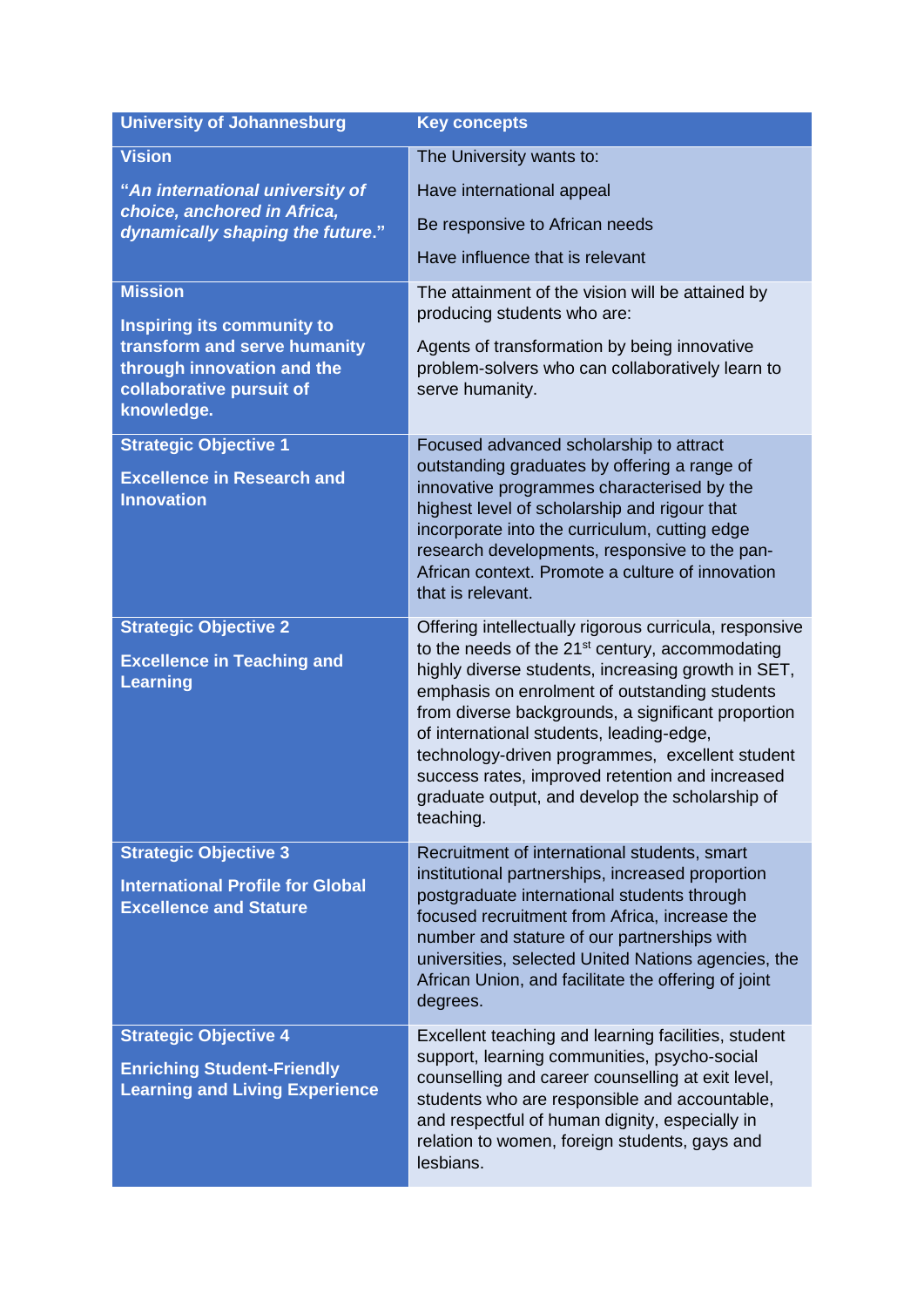| <b>University of Johannesburg</b>                                                          | <b>Key concepts</b>                                                                                                                                                                                                                                                                                                                                                                                                                  |
|--------------------------------------------------------------------------------------------|--------------------------------------------------------------------------------------------------------------------------------------------------------------------------------------------------------------------------------------------------------------------------------------------------------------------------------------------------------------------------------------------------------------------------------------|
| <b>Strategic Objective 5</b><br><b>National and Global Reputation</b><br><b>Management</b> | Pan-African centre of critical intellectual inquiry<br>through extensive scholarship, participation in the<br>knowledge networks of the continent, profiling<br>flagship programmes, top academic scholars and<br>students, proactive and responsive<br>communications systems in place, establish an<br>active alumni base.                                                                                                         |
| <b>Strategic Objective 6</b><br><b>Fitness for Global Excellence and</b><br><b>Stature</b> | Employment will build the proportions of black,<br>women, disabled, and international staff, attracting<br>illustrious academic staff, promoting a welcoming<br>and caring environment, helpful and prompt<br>attention at all service points and open<br>communication, environmentally responsive,<br>encouraging paperless communication, world class<br>infrastructure and systems, and ensure principles<br>of good governance. |

# <span id="page-5-0"></span>**Purpose**

- To define the policy framework within the University for distance education provision via the online mode of delivery;
- To commit the University of Johannesburg to the guidelines for distance education issued by both the DHET and the CHE;
- To ensure that the online learning environment is of equivalent quality to contact learning environments and is subjected to rigorous review.

# <span id="page-5-1"></span>**Definitions**

Distance education is a mode of provision based primarily on a set of teaching and learning strategies (or educational methods) that can be used to overcome spatial and/or transactional distance between educators and students<sup>1</sup>. This definition is in line with Desmond Keegan's definition of distance education. Hence, online education is characterised by:

- the separation of teachers and students, which distinguishes it from face-to-face education
- the influence of an educational organisation, which distinguishes it from self-study and private tutoring
- the use of a computer network to present or distribute some educational content

**.** 

<sup>1</sup> (DHET, 7 July 2014)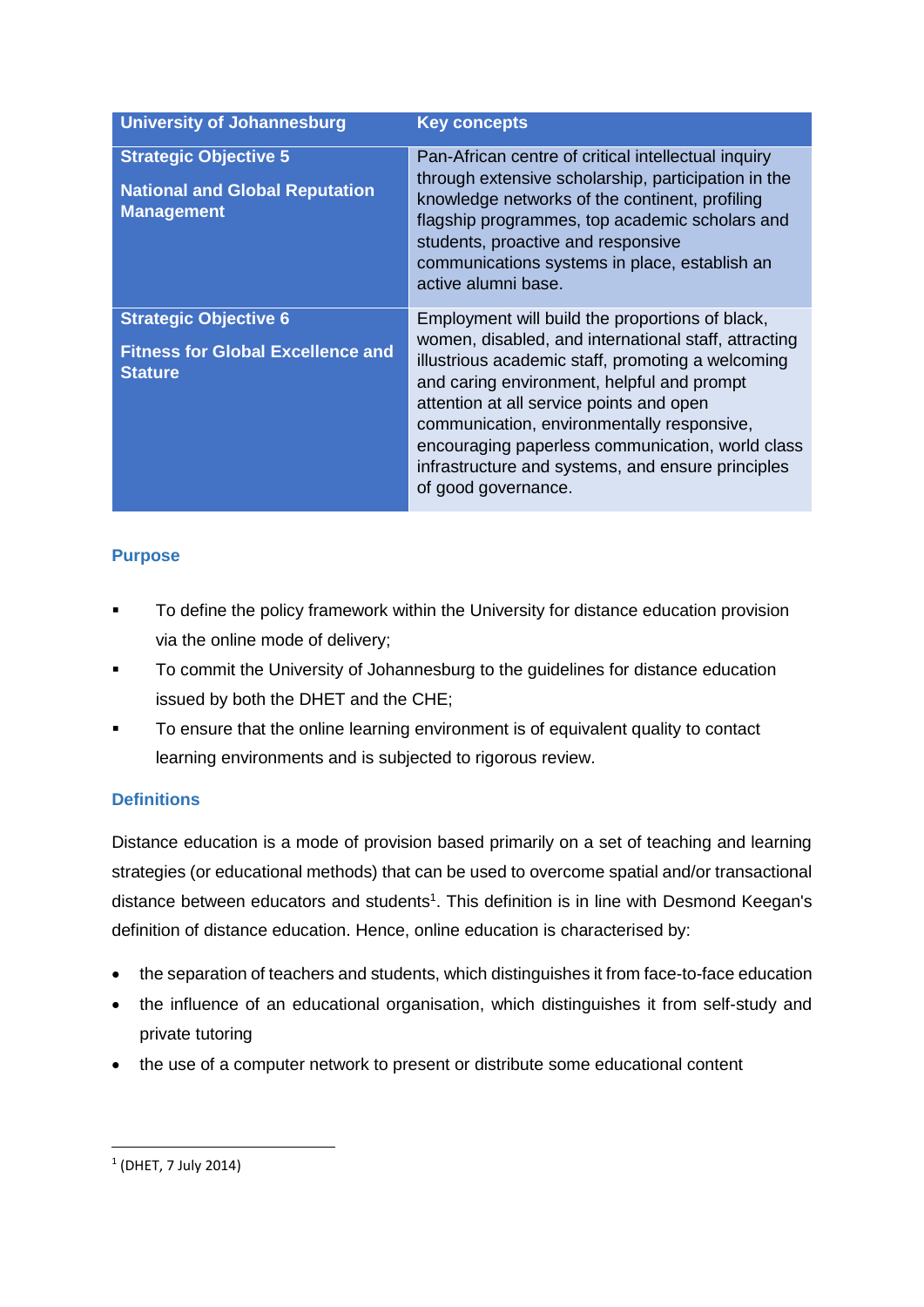• the provision of two-way communication via a computer network so that students may benefit from communication with each other, teachers, and staff<sup>2</sup>.

Online programmes are equivalent to on-campus contact programmes in terms of admission criteria and overall workload. The focus of UJ is to ensure equivalence of provision and thus the sole distinction rests in the way the programme is delivered.

Online students will:

- be able to study if they have access to a computer and an Internet connection
- have the flexibility to study at their own convenience
- be taught by academics working at the cutting edge of their field
- become part of a rich and diverse online community
- have access to all University support services
- earn an accredited University degree or diploma
- earn a certificate against completion of a short-learning programme (SLP).

A programme is considered to be online when 100% of the programme is available via the University's Learning Management System. Some online programmes may require proctored testing at approved testing sites and/or other programme activities such as practicum experiences.

#### <span id="page-6-0"></span>**Governance**

All distance education programmes at UJ adhere to the same standards, prerequisites, and requirements of identical programmes offered in the contact mode. Senate and Faculty Board approval is a pre-requisite prior to applying for external approvals/accreditation. Annexure 1 details roles and responsibilities for all activities pertinent to the online learning environment.

#### <span id="page-6-1"></span>**Planning**

There are seven key areas identified in the literature that the University has taken into account with regard to planning, reassembling of resources, revision of policies and procedures for the implementation of online delivery<sup>3</sup>. The following areas have been adapted for UJ and have been taken into consideration for the operationalisation of the online campus.

**.** 

<sup>2</sup> (Keegan, 1996)

<sup>&</sup>lt;sup>3</sup> Gellman-Danley, B. and Fetzner, M.J. 1998. Asking the Really Tough Questions: Policy Issues for Distance [Learning.](http://www.westga.edu/~distance/danley11.html) *Online Journal of Distance Learning Administration*. 1(1). ( (2/24/99)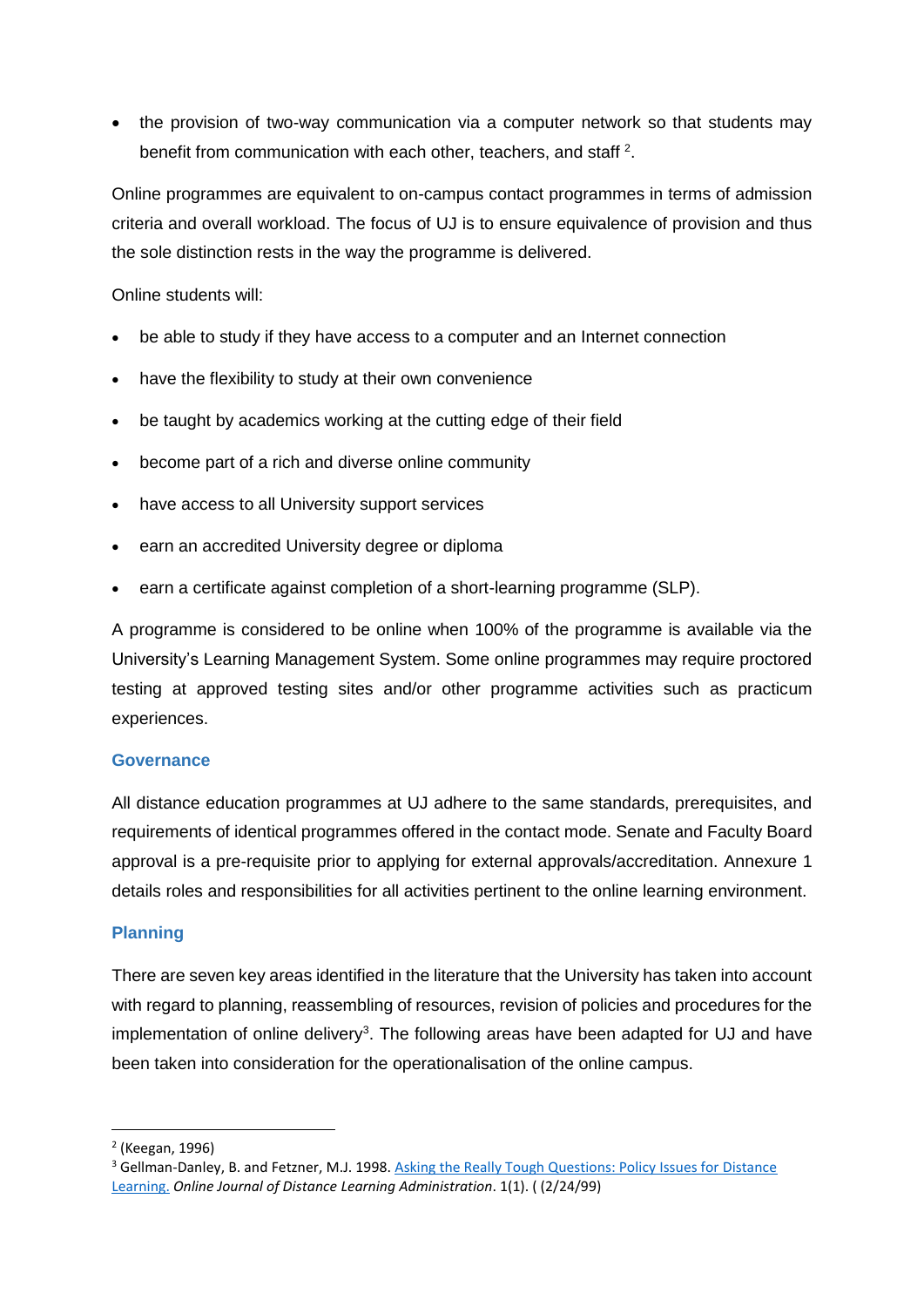### These are:

| <b>Policy Area</b>                    | <b>Key Issues</b>                                                                                                                                                                                               |
|---------------------------------------|-----------------------------------------------------------------------------------------------------------------------------------------------------------------------------------------------------------------|
| <b>Academic</b>                       | Calendar, Programme integrity,<br>Transferability, Transcripts, Student/module<br>evaluation, Admission standards,<br>Curriculum/programme approval,<br>Accreditation, Recruiting/Marketing                     |
| Governance, Fiscal and Administrative | Financial viability, Tuition fees, Technology                                                                                                                                                                   |
| <b>Arrangements</b>                   | fee, FTEs, Administration cost, HEMIS<br>reporting, Tuition disbursement, Space,<br>Examination centre costs, Staffing                                                                                          |
| <b>Faculty</b>                        | Compensation and workload, Development<br>incentives, Faculty training, Class<br>monitoring, Faculty support, Faculty<br>evaluation                                                                             |
| <b>Legal</b>                          | Intellectual property, Faculty, Student and<br>institutional liability, Partnership<br>agreements and SLAs                                                                                                      |
| <b>Student Support Services</b>       | Advisement, Counselling, Library access,<br>Materials design and delivery, Student<br>training, Test proctoring, Videotaping,<br>Computer accounts, Registration, Financial<br>aid, Labs, Specialised equipment |
| <b>Technical</b>                      | Systems reliability, Connectivity/access,<br>Hardware/software, Setup concerns,<br>Infrastructure, Technical support (staffing),<br>Scheduling, Costs                                                           |
| <b>Cultural</b>                       | Adoption of innovations, Acceptance of on-<br>line, Understanding of distance education<br>(what works at a distance), Organisational<br>values and alignment of Strategic and<br><b>Operational plans</b>      |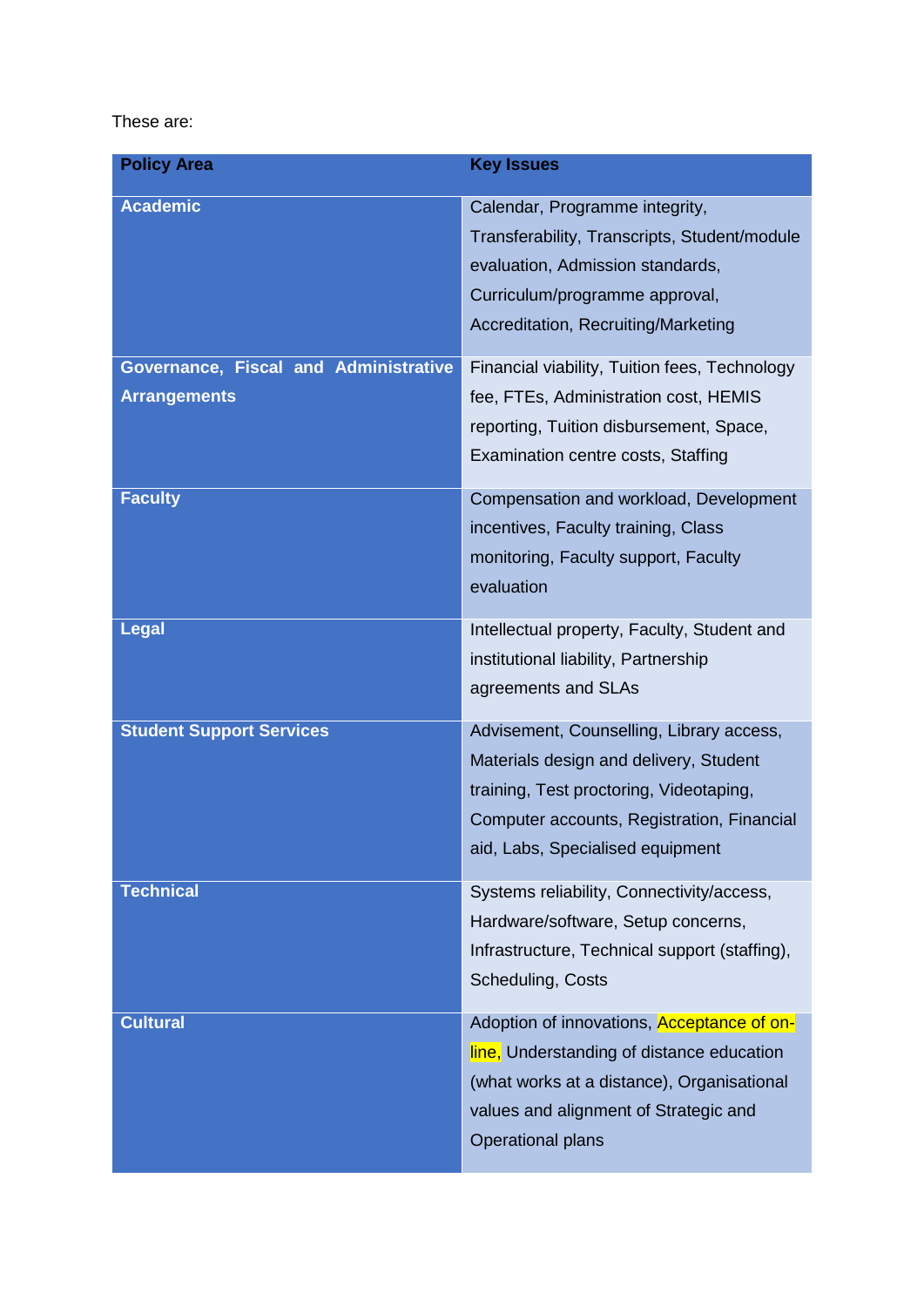#### <span id="page-8-0"></span>**Enrolment Planning**

Enrolment planning occurs at two levels. First, enrolment targets are approved by MEC, ELG and finally Senate. The Academic Planning Unit (APU), within the parameters established by the institution's agreement with DHET, provides provisional targets. These targets are then disaggregated into faculty targets per qualification type. Subsequently, faculties plan at a more detailed level, translating the faculty targets into meaningful targets for the individual programmes, which is the lowest enrolment planning level. A realistic position in relation to past and current positions is generally sought with provisional targets for the subsequent year being considered in relation to the actual enrolments in the current year. All targets for online provision will remain within targets for distance students as negotiated with the DHET submitted plan.

"Online" or "virtual" students will be able to register and participate in online programmes remotely. A number of such students would be from other parts of Africa – these students would therefore qualify as international students. Unlike "conventional" students, these students would not be visiting South Africa "in person", and would therefore require alternative visa-related enrolment catering.

#### <span id="page-8-1"></span>**Learning Programme Development and Approval Process<sup>4</sup>**

UJ commits to ensuring that there is a robust internal approval process for all programmes to be offered online. This includes the requirements for contact programmes. Prior to the internal approval processes of the University, an application for the intention to offer an online programme should be completed with the required approval from the faculty and the Dean<sup>5</sup>. The following areas must be addressed:

- Existing programme but new mode of delivery or new programme with both contact/online modes or new programme with online mode of delivery;
- Clear identification of student profile;

1

- Outcomes of the qualification are explicit and are relevant nationally, regionally and internationally;
- Teaching, learning and assessment strategies have been adapted for online learning with a clear articulation of how the outcomes of the qualification will be achieved;

<sup>4</sup> As per the Academic Programme Policy Revised August 2015, Section 5

<sup>5</sup> Notice of Intention to Develop a New Programme – Online (DIPEM)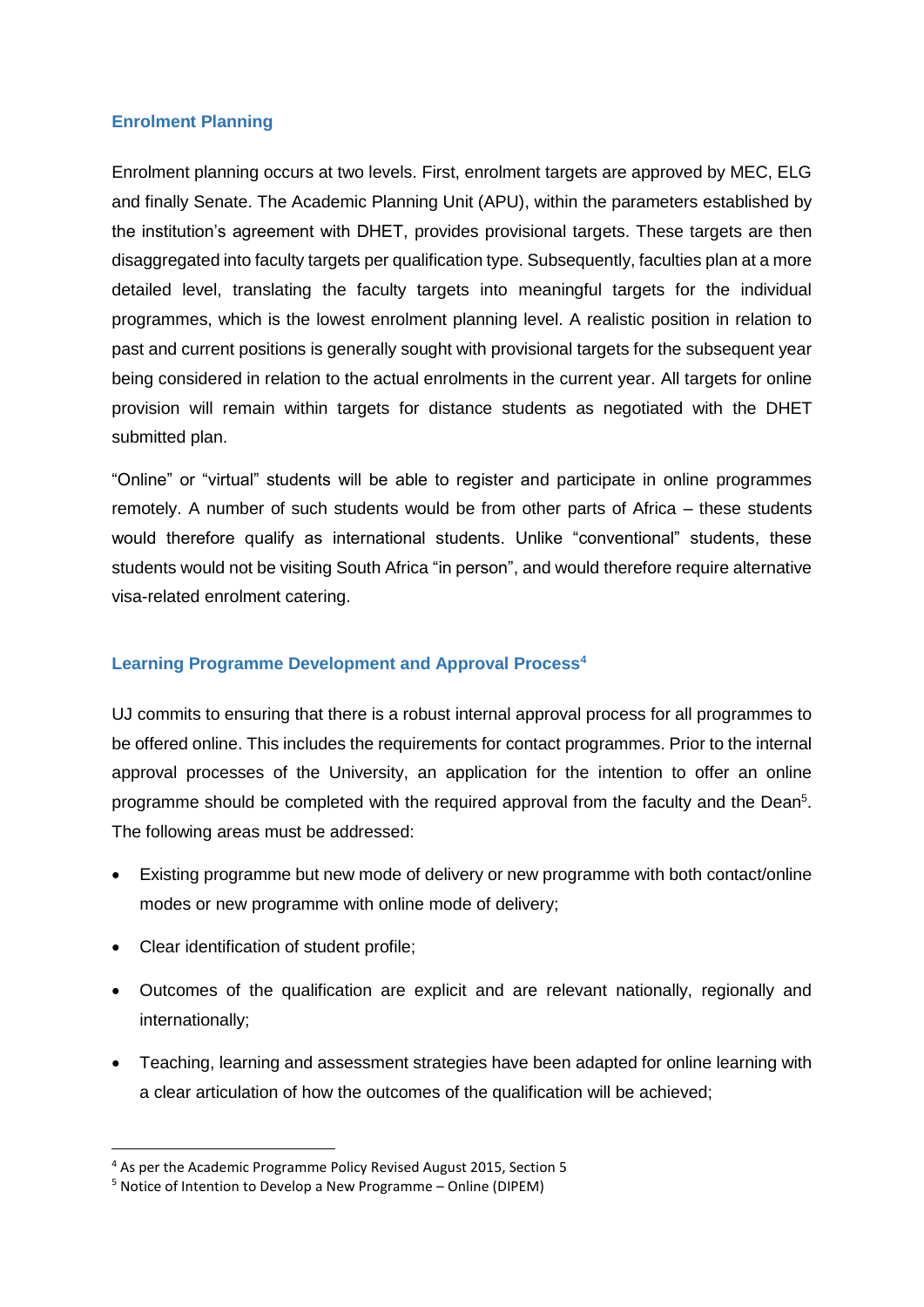- The programme has been developed by a team of academics, tutors, curriculum and programme designers who are proficient in online learning;
- The programme calendar has been devised in terms of envisaged intakes and overlay of programmes from semester to semester;
	- $\circ$  In case of online programmes that "self-run" (for instance the case of open-online courses), the programme calendaring would provide flexibility;
	- $\circ$  In case of joint online/international programmes flexibility would need to be once again designed; accounting for calendaring differences between the Northern and Southern hemisphere;
- Planning of assessment modalities;
- Provision is made for ongoing assessment of the learning process;
- All faculty members and tutors will have completed the training provided by the CAT;
- Copyright permissions are obtained where needed for any copyrighted course materials used to develop a course<sup>6</sup>.

# <span id="page-9-0"></span>**Approval Process for Distance (Online) Delivery**

- If an existing programme is offered online the HEQC regards it as a new programme because the mode of delivery has changed. DHET, however, only regards it as changes to an existing programme and not as new programme.
- To teach any programme in online format, lecturing staff members must have completed training with the Centre for Academic Technologies.
- Before a distance education online programme can be offered, it must be approved in accordance with the UJ's Distance Education Policy and programme development guidelines and procedures.
- 1. The programme developer of a new online DE programme should first of all contact the Faculty Programme Advisor (FPA) or the APU in DIPEM for guidance as to how to develop the planned new DE programme.
- 2. Faculty approval must be obtained to continue with the development of the programme by completing the *Notice of Intention* template – the Dean of the Faculty should sign off.
- 3. The signed-off *Notice of Intention* should be emailed to the APU to be registered as a new programme in the process of development.

**.** 

<sup>6</sup> Policy: Distribution of Learning Support Materials Revised January 2015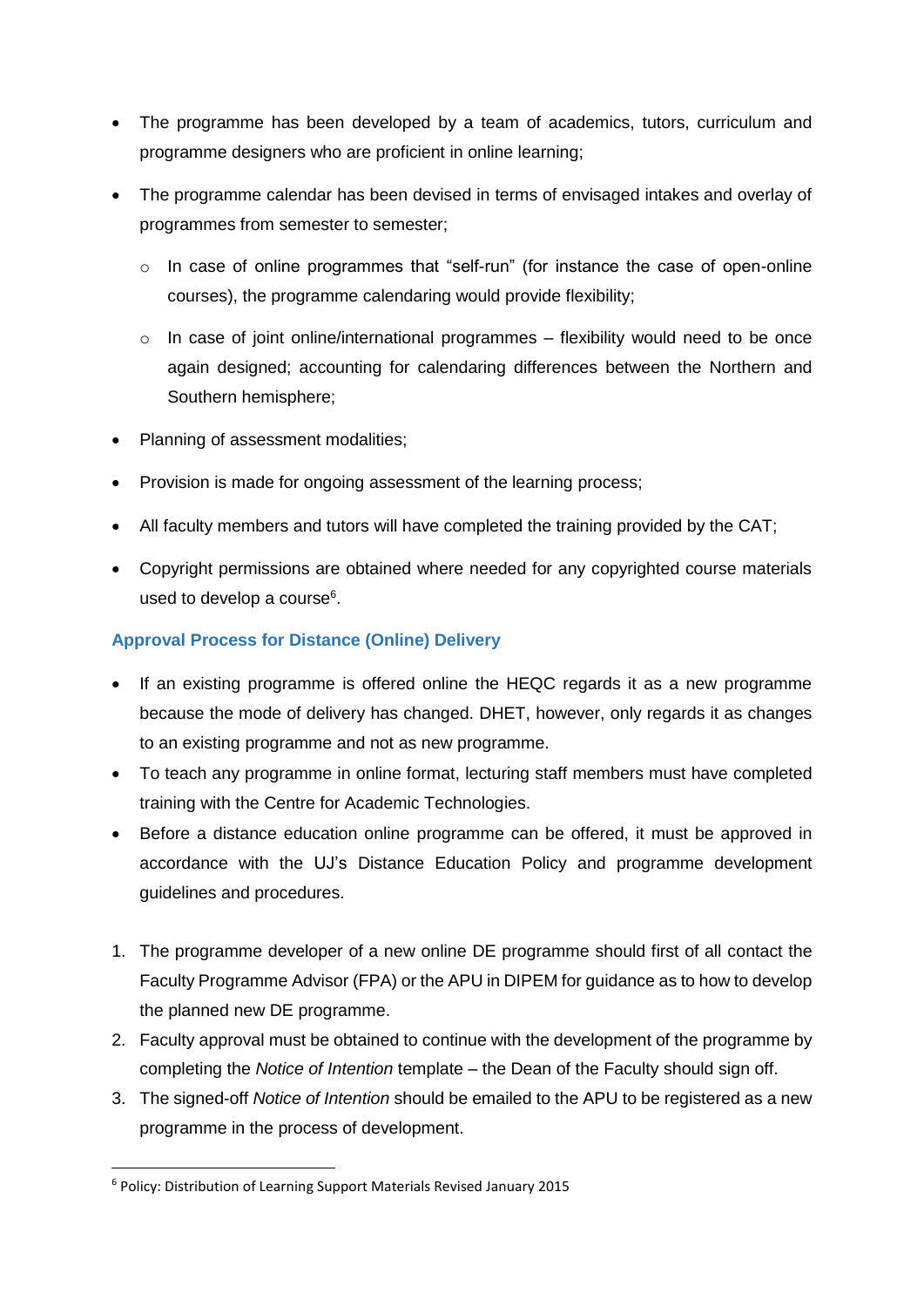- 4. The actual programme design process then commences. The DHET as well as the CHE online applications in Word format guide the process. Development should be done with assistance from the Academic Planning Unit (APU) and Instructional Staff in CAT.
- 5. Once the programme is ready for approval, it is submitted via the faculty's programme advisor (FPA) to the PWG Cluster meeting for comments and recommendations. A UJ online/distance expert member should be co-opted when DE programmes serve at a cluster meeting.
- 6. Following the PWG cluster meetings, the PWG General Meeting recommends the approval of the programme to Senex. It is a faculty responsibility to submit the correct version of the recommended programme via ImageNow to Senex and Senate for final internal approval.
- 7. After Senate approval, the UJ online administrator in APU submits the internally approved programme to DHET for PQM clearance.
- 8. DHET approval could take more or less three months. As soon as this approval is received, the programme developer prepares the HEQC Online application in collaboration with UJ HEQC Online Administrator.
- 9. The waiting period for CHE accreditation can be up to two years. The programme may be approved, deferred or not accredited at all. When not accredited, reasons will be provided, but the HEQC online process has to be repeated as PQM approval has a specific timeframe. A deferral means that more information on certain aspects is required. This can delay the accreditation process even further. Three types of conditions are associated with a deferral:
	- a) Prior to commencement conditions:
		- Programme may not be offered until required conditions are met.
		- No SAQA ID number will be issued until conditions are met.
	- b) Short-term conditions:
		- Comply with conditions within 3 to 6 months.
		- Programme may be offered in the interim.
		- Possible site visit.
		- SAQA ID number will be issued.
	- c) Long-term conditions:
		- Comply with conditions within a year.
		- Programme may be offered in the interim.
		- Possible site visit.
		- SAQA ID number will be issued.

#### <span id="page-10-0"></span>**Modalities of Delivery**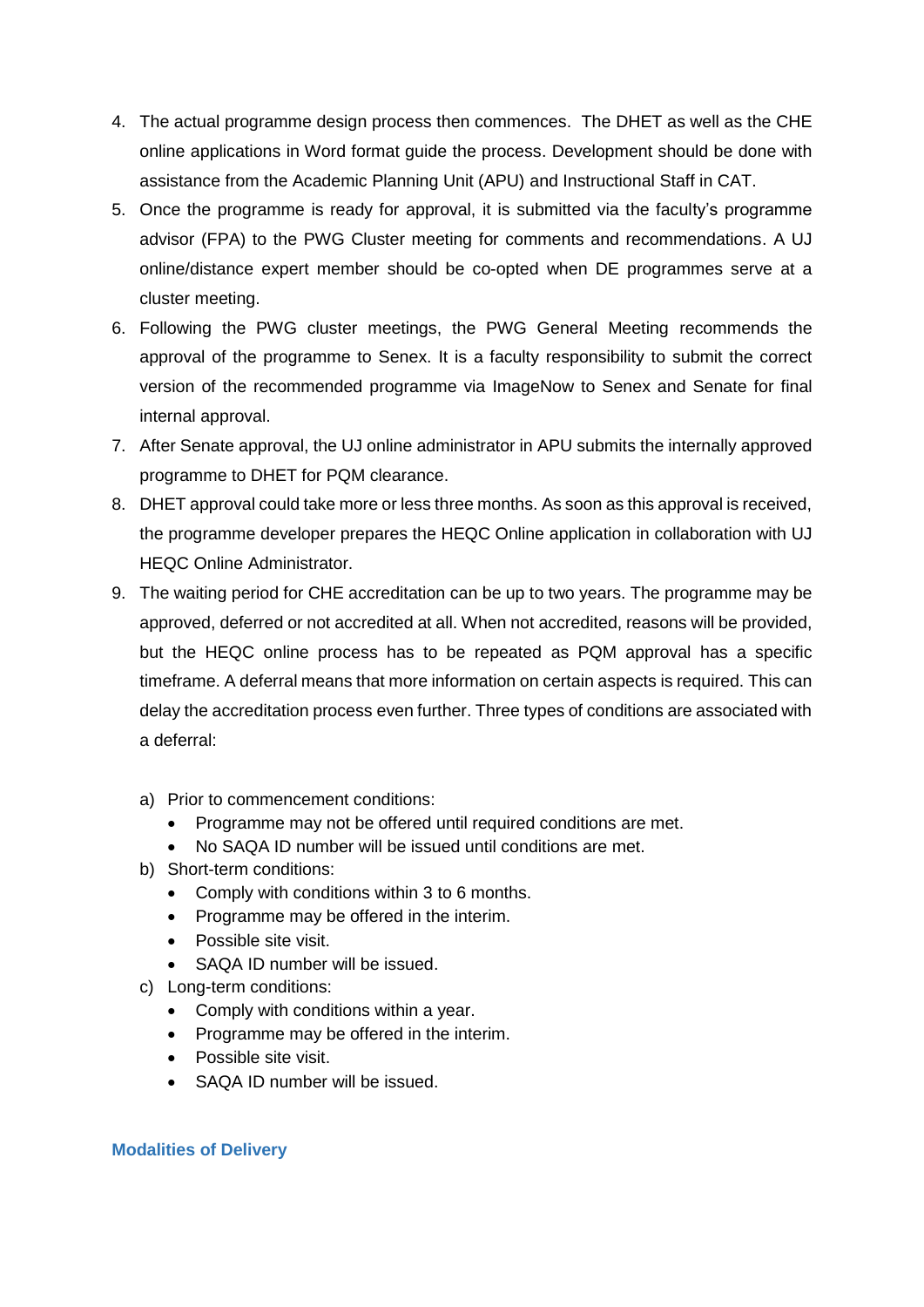In terms of the teaching and learning strategy, the online programmes focus on delivery of high-quality content and multiple opportunities to engage and interact with students and academics.

The University's commitment to excellence in teaching and learning is encapsulated in its vision, mission and values statement<sup>7</sup>. The vision states the scope and character of programmes offered at the University as "a mix of vocational and academic programmes that advance freedom, democracy, equality and human dignity". The commitments in the mission statement that have particular relevance for this policy are:

- a) Supporting access to a wide spectrum of academic and technological learning, teaching and research;
- b) Leading, challenging, creating and exploring knowledge.

UJ embraces the notion of "learning to be" – a view of higher education that conceptualises learning as becoming a practitioner of a knowledge and professional domain<sup>8</sup>.

This programme is designed, in accordance with the UJ Strategy for Teaching and Learning, to take into account that the outcomes of the modules and the qualification are achievable through online learning. The management of learning in this mode has taken into account the specific requirements of each module. Programme design includes interactive sessions, tasks and reading or viewing of videos or other multi-media and is furthermore designed in line with the academic calendar to ensure that students complete the requirements of each module in the assigned timeframe. Study materials are available to students with a teaching and learning planner that is available to students once they are registered and have been assigned their login details. Effective and efficient systems have been developed to interact and engage with the students. These include provision of academic support, teaching and learning support specific to each student and a robust communication system, which ensures that students are kept abreast of information specific to the programme, relevant to the University and responsive to the specific needs of each student. The Learning Content Management system is Blackboard and this is used effectively to notify all students of relevant information. The system has been designed to provide students with study materials, resources, general information and information specific to the programme. Students will be advised on the rules for engagement and how to access a range of UJ facilities like the UJ Writing Centre or the Postgraduate Centre, for example. The interactive nature of Blackboard enables an

1

 $<sup>7</sup>$  University of Johannesburg, Teaching and Learning Policy, 2006</sup>

<sup>8</sup> University of Johannesburg, Teaching and Learning Strategy, 2008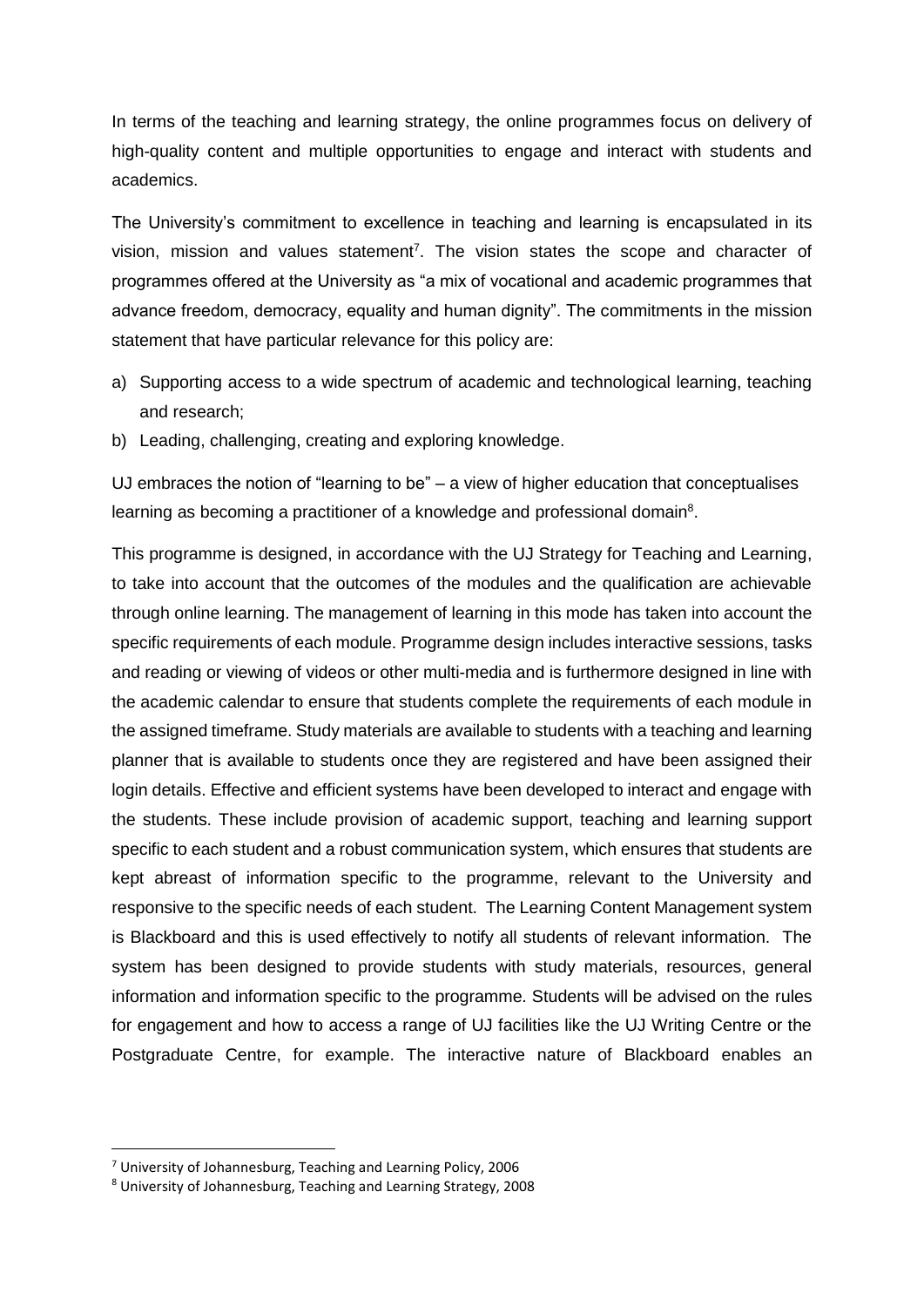immediacy of responses with built-in monitoring tools, which permit analytics of student participation, problem areas that require interventions by academics and teaching assistants.

Each module has a Learning Guide, which sets out the detailed expectations, module outcomes, assessment requirements, including examination details, activities and tasks, requirements of the student and details of all forms of student assistance and support available. Self-assessment tasks, chat rooms and group activities are embedded in the planning of the module with built-in mechanisms for monitoring of student participation. Feedback on assignments, tasks, group activities and examinations is provided via Blackboard, both individually and to the groups when required.

A variety of platforms will be used to deliver content and enable interaction. These include, but are not limited to:

- Virtual learning environment (e.g. Blackboard)
- Wikis
- Blogs
- Discussion boards and forums
- Video streaming/interactive broadcasting

An induction session is compulsory and will introduce students to the different platforms and orientation required for the programme.

Asynchronous is defined as "not occurring at the same time". In the context of online educational delivery, asynchronous programmes are those that do not require the student to be at the computer at the same time that a lecture is being delivered. Synchronous sessions will occur periodically, either weekly or several times throughout the course if the logistics permit. These sessions will be clearly identified in the module outlines received by students.

| Tool*                | <b>Purpose</b>                                                           |
|----------------------|--------------------------------------------------------------------------|
| <b>Webinar tools</b> | Online webinars. The webinars will be used as lecturing sessions bi-     |
| $(e.g. Zoom)$        | weekly. Lecturers will present content using presentation tools,         |
|                      | accompanied by a voice over that is either pre-recorded or streamed      |
|                      | live. Webinars will be recorded and made available as a learning         |
|                      | resource post. Further, webinars will be interactive as students will be |
|                      | able to ask questions (as text message or voice message). Webinar        |
|                      | tools can also be used for tutoring sessions.                            |
|                      |                                                                          |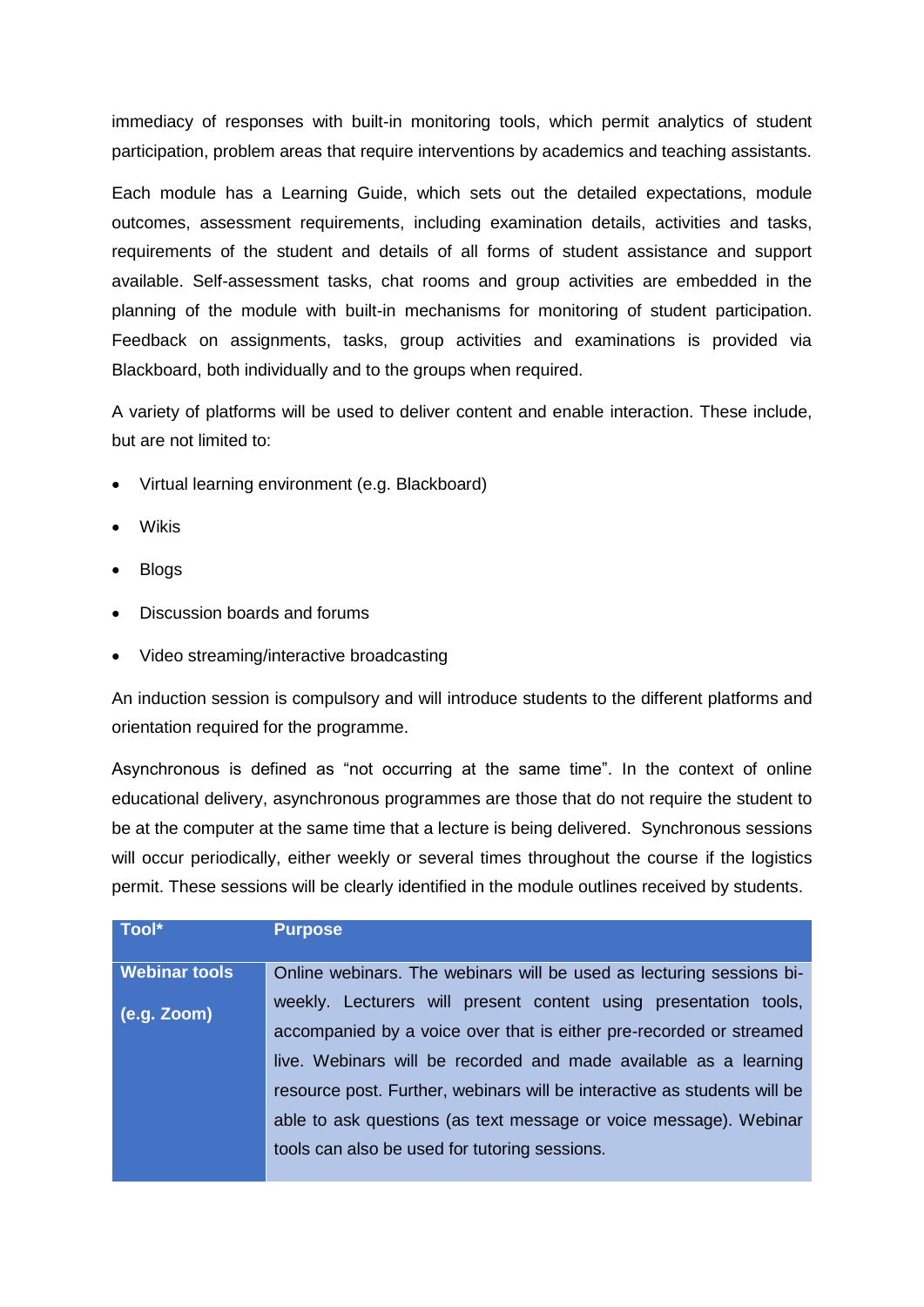| Tool*                   | <b>Purpose</b>                                                           |
|-------------------------|--------------------------------------------------------------------------|
| <b>VOIP tools</b>       | Real-time consultation with individual students during consultation      |
|                         | hours. Consultation hours may need to be set at hours that are           |
| (e.g. Skype)            | appropriate for the student population. Students may be located across   |
|                         |                                                                          |
|                         | several time zones, and cognisance of this must be shown when            |
|                         | consultation hours are set. VOIP tools are also useful for tutoring      |
|                         | sessions.                                                                |
| <b>Real-time</b>        | Question and answer sessions. These sessions may be scheduled            |
| <i>interactive</i>      | weekly, and serve as an opportunity for students to interact with        |
| communication           | lecturers or tutors in real time. Tools such as Today's Meet are         |
| tools                   | appropriate tools, as they are bandwidth friendly, does not require a    |
|                         | subscription, and they run on a number of platforms. Advantages of       |
| Today's<br>(e.g.        | these tools are that all communication can be aggregated, and used as    |
| <b>Meet</b> )           | a learning resource. These aggregated communications will be made        |
|                         | available to all students, post meetings.                                |
|                         |                                                                          |
| <b>Online formative</b> | Online quizzes and polling. Tools like Socrative or Naiku are online     |
| assessment              | replications of classroom response systems. They enable real-time        |
| tools                   | learning activities that are driven by singular questions, quizzes or    |
|                         | polls. It can be used either for real-time formative assessments, or for |
| (e.g. Socrative)        | learning opportunities that are driven by student responses to guiding   |
|                         | questions by lecturers or tutors.                                        |
|                         |                                                                          |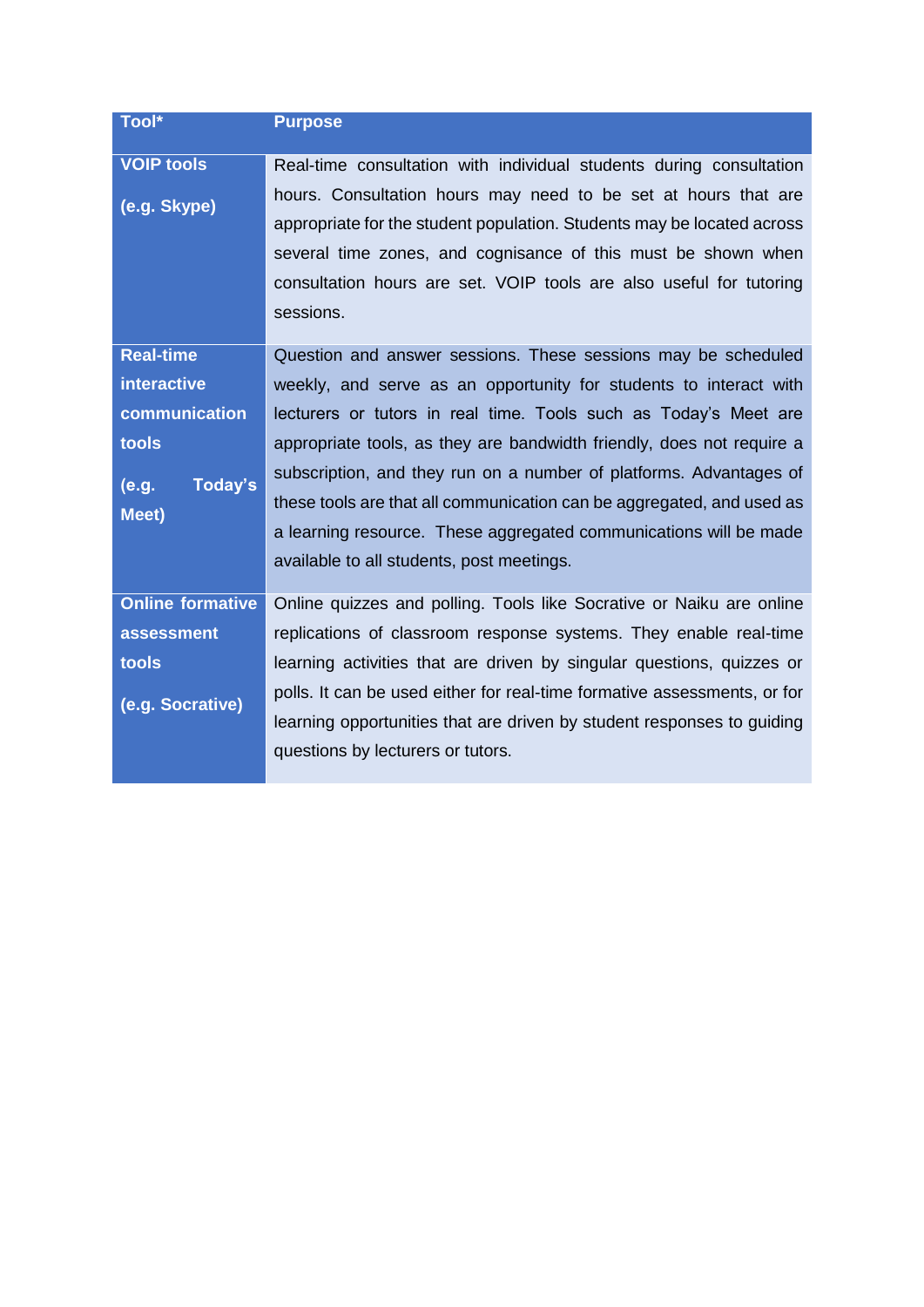| <b>Blackboard Tool</b>                                      | <b>Purpose</b>                                                                                                                                                                                                                                                                                                                                                                                                                                                                                                                                                                                                                                         |
|-------------------------------------------------------------|--------------------------------------------------------------------------------------------------------------------------------------------------------------------------------------------------------------------------------------------------------------------------------------------------------------------------------------------------------------------------------------------------------------------------------------------------------------------------------------------------------------------------------------------------------------------------------------------------------------------------------------------------------|
| <b>Discussion</b>                                           | Discussion Boards will be the primary tool by which student-                                                                                                                                                                                                                                                                                                                                                                                                                                                                                                                                                                                           |
| <b>Boards</b>                                               | lecturer/tutor and student-students interaction will take place. A<br>discussion board is created for each learning unit, which serves as the<br>asynchronous space for discussion of the topic. Discussion boards can<br>be used for a number of purposes, e.g.<br>Questions and answers about administrative matters<br>Questions and answers about academic matters<br>As a learning activity during which contribution to the conversation<br>is marked for points<br>For group work activities<br>Tutoring<br>Students will be encouraged to seek answers to questions they may<br>have firstly among themselves, then from tutors, and then from |
| <b>Content Folders</b><br><b>Learning</b><br><b>Modules</b> | lecturers.<br>There are several tools within the Blackboard environment that support<br>the provision of content. The programme will create an online learning<br>environment that is structured into Unit Folders. Unit folders will, inter<br>alia, contain a Learning Materials section, a Learning Activities section,<br>Assessment Tasks section, and a Communication section.                                                                                                                                                                                                                                                                   |
|                                                             | Learning materials may take the form of text documents, sound clips,<br>video clips, mind maps, spreadsheets, or others. In this programme,<br>the use of Open Educational Resources will be promoted, and no<br>textbook will be prescribed.                                                                                                                                                                                                                                                                                                                                                                                                          |
|                                                             | The Learning Activities section facilitates the structured deployment of<br>learning activities, either in a specific order, or all at once, as deemed<br>appropriate.                                                                                                                                                                                                                                                                                                                                                                                                                                                                                 |
|                                                             | Each unit will have an associated summative assessment task (see<br>Section 6), as well as shorter formative quiz-type assessment tasks.                                                                                                                                                                                                                                                                                                                                                                                                                                                                                                               |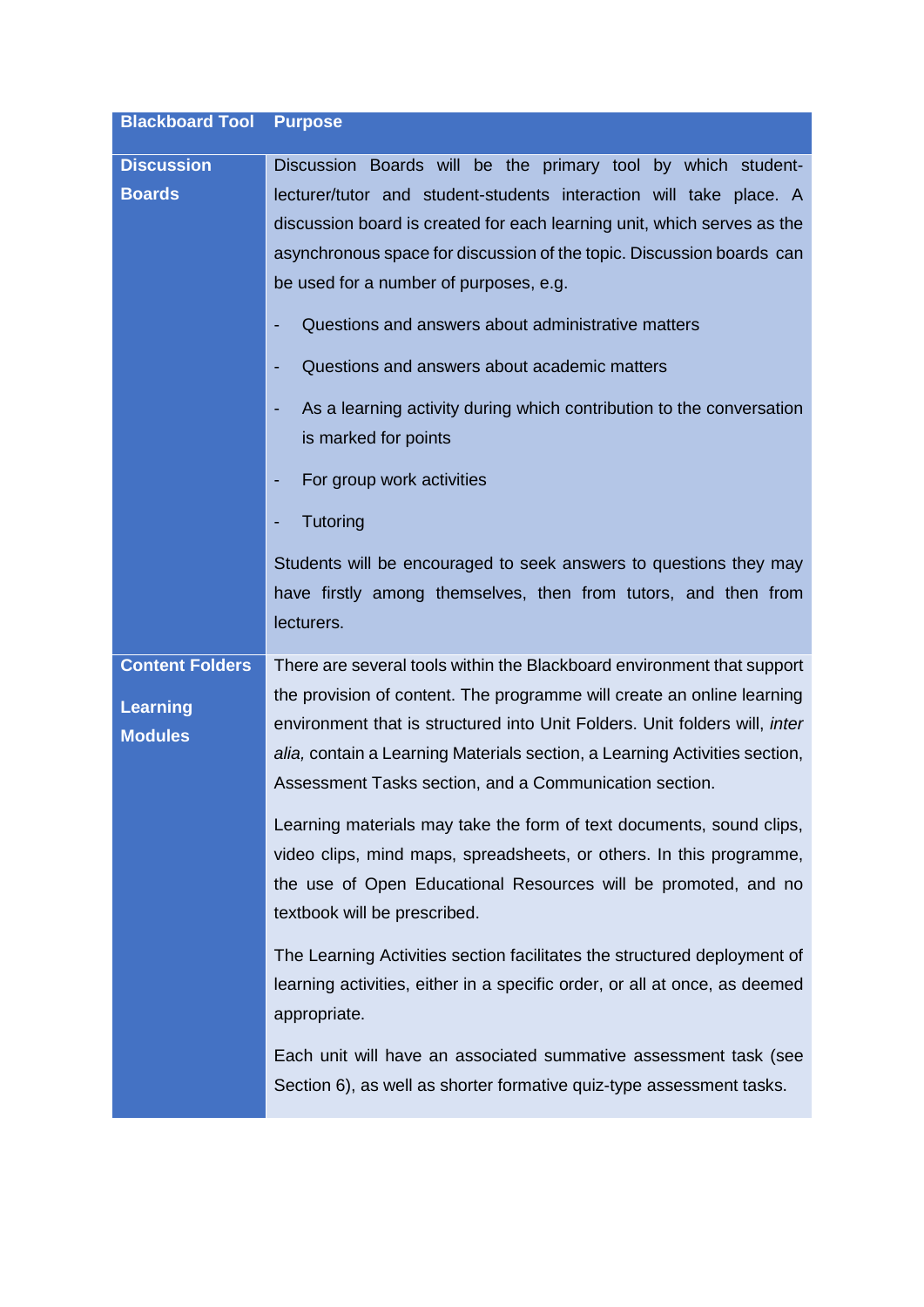| <b>Blackboard Tool</b>                 | <b>Purpose</b>                                                                                                                                                                                                                                                                                                                                                                                                                                                                                                                                                                                                                                                                                                                                                                                                                                                                                                                                                                                                                                                                                                                                                                                                                                                                                       |
|----------------------------------------|------------------------------------------------------------------------------------------------------------------------------------------------------------------------------------------------------------------------------------------------------------------------------------------------------------------------------------------------------------------------------------------------------------------------------------------------------------------------------------------------------------------------------------------------------------------------------------------------------------------------------------------------------------------------------------------------------------------------------------------------------------------------------------------------------------------------------------------------------------------------------------------------------------------------------------------------------------------------------------------------------------------------------------------------------------------------------------------------------------------------------------------------------------------------------------------------------------------------------------------------------------------------------------------------------|
| <b>Learning Tasks</b>                  | The primary way by which students will learn is by learning tasks. A<br>learning task may consist of instructions to read materials, participate<br>in a discussion, create a digital artefact, write a policy document, etc.<br>Students' progress during learning tasks is monitored.                                                                                                                                                                                                                                                                                                                                                                                                                                                                                                                                                                                                                                                                                                                                                                                                                                                                                                                                                                                                              |
| <b>Achievements</b>                    | "Achievements" are non-mark related markers of performance in the<br>form of receiving "badges". They are used as a mechanism to motivate<br>student participation. Some research shows that earning badges has<br>powerful motivational potential. Students earn achievement badges at<br>two levels: Firstly, for reaching certain milestones, completing tasks,<br>submitting assignments, etc. Therefore, the compliance to submission<br>of assessment tasks, reading of materials, etc. Secondly, for reaching<br>certain levels of performance, for example, scoring above 75% in an<br>assessment task. Sought out badges will be those that are difficult to<br>obtain, like achieving a distinction in an assignment, or achieving a<br>series of distinctions.<br>Modern badge systems are ubiquitous, and a student can earn an<br>electronic badge that remains with them for life. This badge can be<br>added to an individual's personal social media profiles, or professional<br>social networking sites like LinkedIn. An accredited international badge<br>award system will be used, where appropriate, which means that<br>students will be able to add earned badges to enhance their digital<br>identities. Badges offer an alternative and ubiquitous form of<br>assessment. |
| <b>Assignment</b><br><b>submission</b> | This tool is used by students to submit their written assignments. Each<br>assignment will be accompanied by online rubrics. The assignment tool<br>can accommodate written submissions as well as virtually any type of<br>computer file, and is a useful way of collecting student work. Typed<br>work can be directly assessed online, and the facility exists where<br>comments can directly be made on the submitted document.                                                                                                                                                                                                                                                                                                                                                                                                                                                                                                                                                                                                                                                                                                                                                                                                                                                                  |
| <b>Tests</b>                           | This tool allows for the setting of tests using objective-type test items<br>like multiple-choice, true and false, ranking, identifying areas on<br>images, and matching pairs. It is foreseen that the Test Tool will be<br>used for formative quizzes.                                                                                                                                                                                                                                                                                                                                                                                                                                                                                                                                                                                                                                                                                                                                                                                                                                                                                                                                                                                                                                             |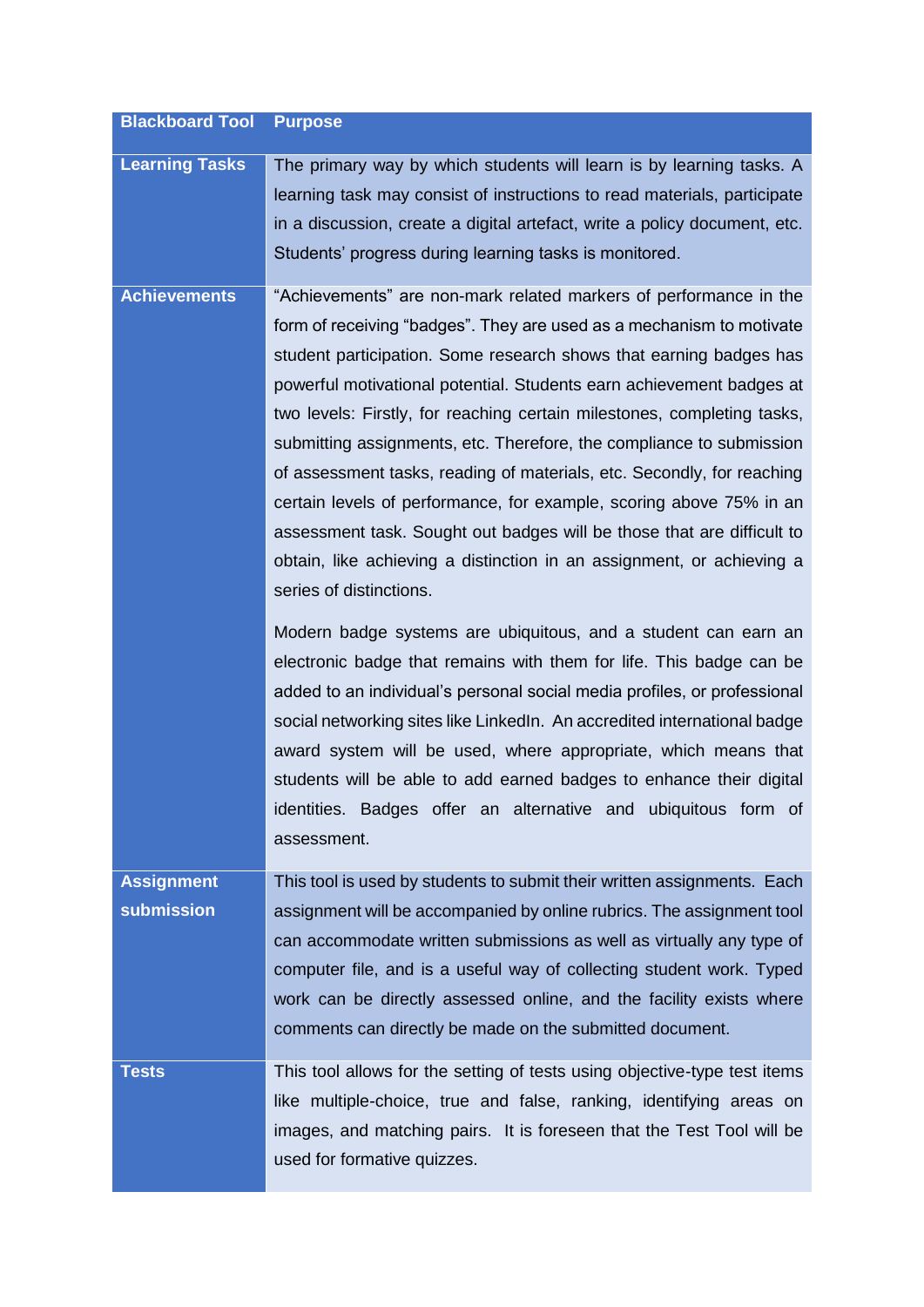| <b>Blackboard Tool</b>  | <b>Purpose</b>                                                          |  |
|-------------------------|-------------------------------------------------------------------------|--|
| <b>Student</b>          | This tool allows for the monitoring of student activity in the online   |  |
| participation and       | environment. It is useful to identify students at risk due to low       |  |
|                         |                                                                         |  |
| evaluation tools        | engagement. Some of the functionalities are:                            |  |
|                         | All user activity inside content areas                                  |  |
|                         | Course activity overview                                                |  |
|                         | Overall summary of user activity                                        |  |
|                         | Student overview within a module                                        |  |
| TurnitIn™               | This tool identifies plagiarism in student submissions of written work. |  |
| <b>Collaboration</b>    | Useful for group assignments.                                           |  |
| <b>Tools</b>            |                                                                         |  |
| <b>Journaling Tools</b> | Students can journal their learning experiences during a module. This   |  |
|                         | could be an assessed learning activity.                                 |  |
| <b>Blogging</b><br>and  | These tools support student content creation.                           |  |
| <b>Wiki tools</b>       |                                                                         |  |

#### <span id="page-16-0"></span>**Carousel Model**

The Carousel Model will enable UJ to offer modules in qualifications that will enable multiple intakes per semester. Qualifications that have pre-requisites will offer the required module every semester. Other qualifications that do not have co- or pre-requisites will offer all modules for the qualification every semester. The benefits of the module carousel means that students will always have access to prerequisite modules and are able to select modules each semester.

#### <span id="page-16-1"></span>**Student Admission Requirements**

Over and above the entrance requirements for the qualification, students must comply with the following:

Online students must have regular access to a high-speed Internet connection. Online students may be required to scan and upload documents, use a webcam and/or microphone or obtain specific software for completion of coursework.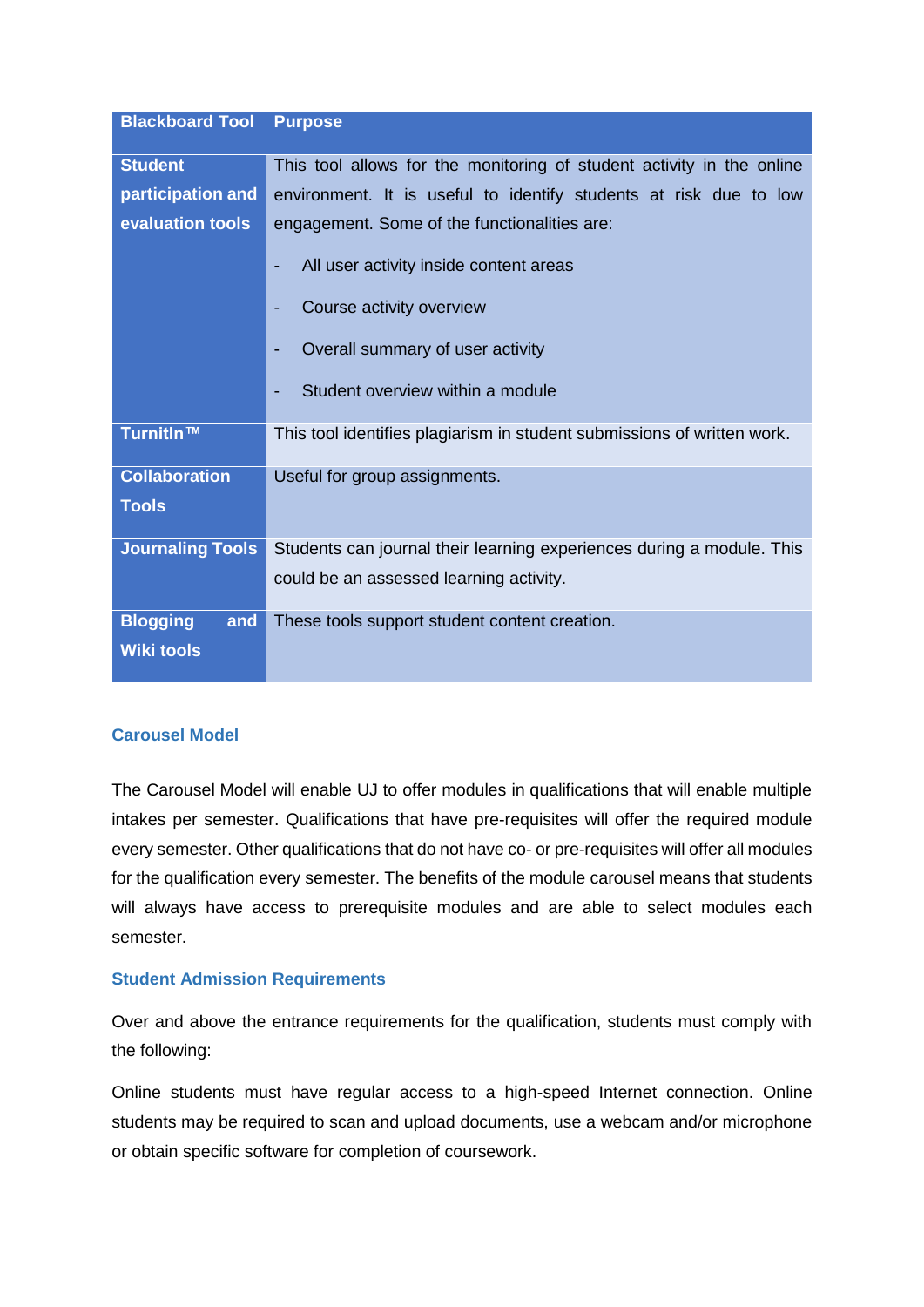All UJ students enrolled in online programmes are expected to:

- Have access to a computer with a high speed Internet connection
- Have access to a scanner to scan and submit assignments if required
- Participate in teaching and learning activities through the online provider/platform
- Regularly read their UJ email
- Review the complete list of technical requirements specific to the programme of study

#### <span id="page-17-0"></span>**Attendance**

For an online programme, attendance is measured in the following ways:

- Frequency of logging into the system;
- Participation in online discussions;
- Anonymous data gathering, allowing for advanced data analytics fostering improved teaching and learning, including the scholarship of teaching and learning, will be allowed;
- Timeous submission of tasks and assignments.

#### <span id="page-17-1"></span>**Examinations**

UJ requires proctoring of examinations for distance learning (online) students. A *proctor* is an individual that administers examinations for students on behalf of the University within the parameters established by the programme coordinator. It is the responsibility of each UJ student to read and understand the policies and procedures indicated. UJ will establish the venue for the examinations in agreement with the student regarding the geographical location. A list of available venues will be published and made available to students. In exceptional circumstances, a student may request the University to assist with special arrangements. Exam centres/venues will be designated by the University, based on the geographical addresses of the registered students.

Online examinations may be administered with the required security protocols in place. These may include asking candidate-specific questions during the assessment, the use of cameras on computers throughout the assessment, and possibly fingerprinting. Alternative examination modalities, as per international practices, and project-based examination may also apply.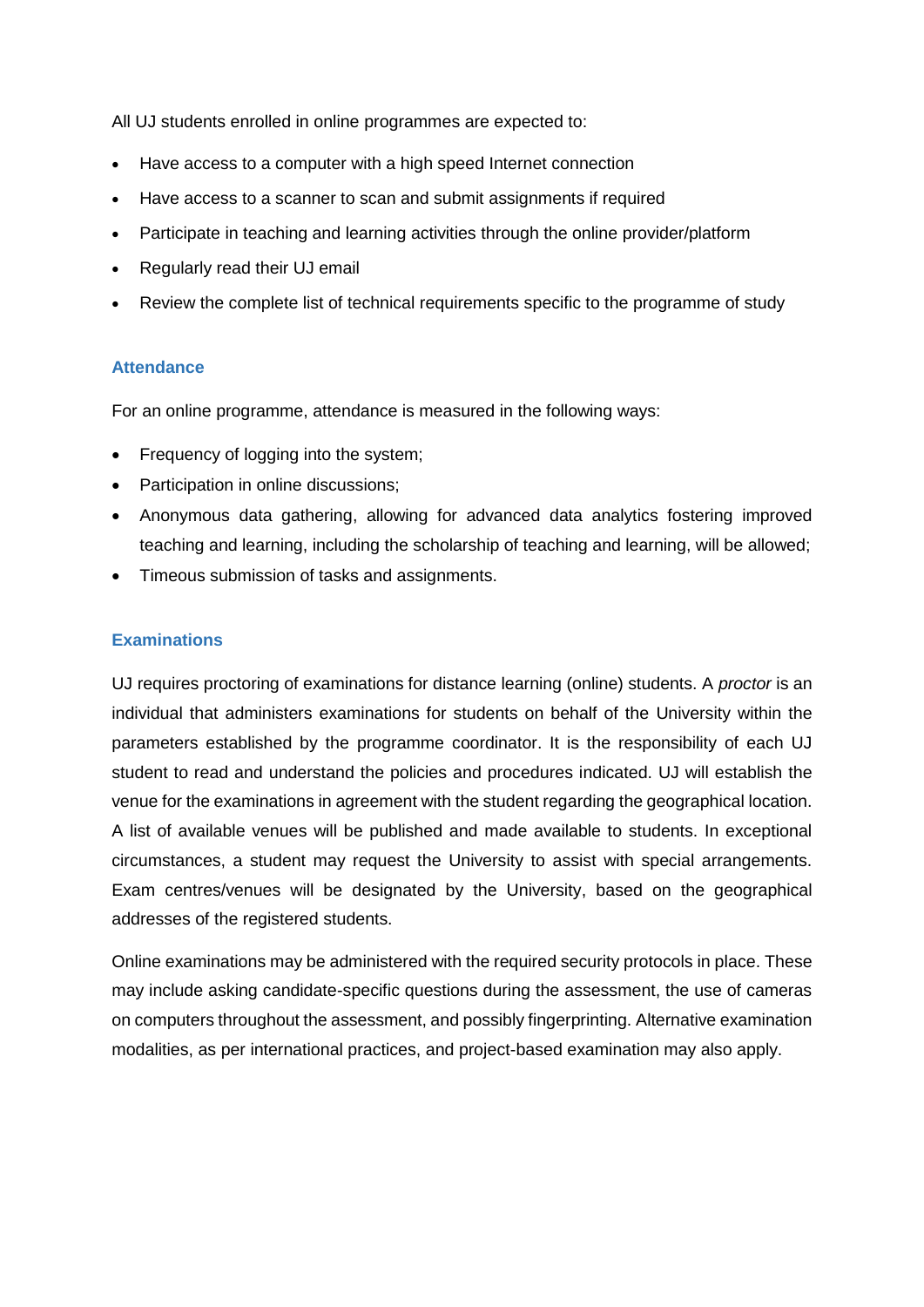#### <span id="page-18-0"></span>**Rules for Online Conduct**

Students will be advised to use sites for online learning in accordance with the University's policies. This covers all interaction on the online system. Prohibitions include:

- Content that defames or threatens others
- Content that has no relevance to the programme or topic under discussion
- Statements that are bigoted, hateful or racially offensive
- Content that discusses illegal activities with the intent to commit them
- Content that infringes another's intellectual property, including, but not limited to, copyrights
- Material that contains vulgar or obscene language or images
- Advertising or any form of commercial solicitation

Any of the above misdemeanours are subject to UJ Rules and Code of Conduct.